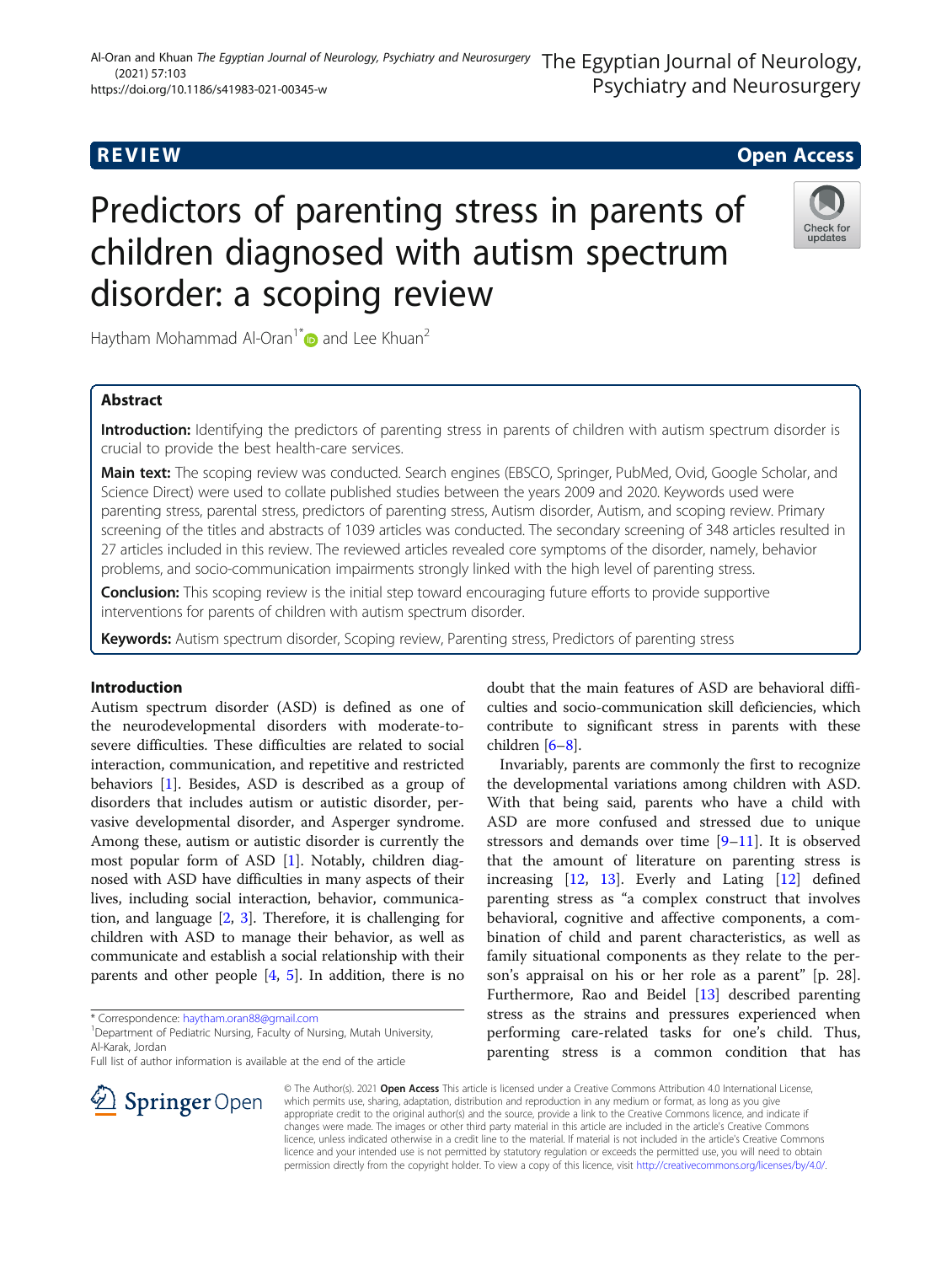considerable negative impacts on the physical and mental well-being of parents of children with ASD [[14](#page-7-0), [15](#page-7-0)]. As far as it is concerned after conducting a thorough search, there is no scoping review about the predictors of parenting stress among parents with children with ASD. Hence, this study is conducted to provide support programs with a comprehensive understanding to parents who may be more vulnerable to developing mental health problems. It is also hoped that these supportive programs could assist parents in coping with their children with ASD and living positively as a family unit. Health-care professionals and nurses working with children with ASD may use this scoping review finding to reduce parenting stress and improve health well-being.

#### Main text

#### Aim

The scoping review is conducted to identify and map the evidence available on the predictive variables correlated with the high level of parenting stress among parents with children with ASD.

#### Methods

Various systematic methods available to review published literature were considered and decided. This was performed to ensure that a scoping review of published studies could be conducted as the best way of mapping the trends in predictors of parenting stress research for the last decade. The scoping review approach was especially useful in examining a widely covered area to comprehensively map the literature and identify core concepts, evidence, or published research gaps. Dissimilar to systematic reviews or meta-analyses, scoping reviews did not even narrow the review parameters to clinical trials or require quality assessment. However, this form of the review was rigorous and methodological in its approaches to review the range, extent, and nature of research activity in a specific field. The pioneering work of Arksey and O'Malley [\[16\]](#page-7-0) was employed in developing our scoping reviews. Arksey and O'Malley [[16](#page-7-0)] stated that the five steps of the scoping review as presented below.

#### Stage 1: Identifying the research question

This scoping review attempted to answer the following research question:

What are the predictive factors correlated with the high level of parenting stress among parents with ASD children?

#### Stage 2: Identifying the relevant studies

Research papers were searched using the following medical databases: EBSCO, Springer, PubMed, Ovid, and Science Direct. Apart from that, search terms used for

review were parenting stress, parental stress, Autism disorder, Autism, Autistic disorder, and scoping review. Databases were also searched with combinations of keyword search terms, medical subject headings, and key subject headings joined together with the Boolean operators "AND" or "OR." Moreover, a search was conducted for literature to identify studies published and focused on the predictive factors associated with a high level of parenting stress in parents with ASD children. Figure [1](#page-2-0) PRISMA 2009 diagram shows the flow of literature studies search. First, the initial search found 1201 full-text papers through the search engine results, and an additional seven articles were found from other sources, such as PsycINFO (for psychology-related literature) and ERIC (for education-related literature). Duplication of research papers was removed from the list of those discovered. After that, 1039 papers were screened mainly for the relevant title and abstract articles. The papers' abstracts were then thoroughly read, while 348 papers had been subjected to secondary examination for eligibility after screening. Lastly, the final search for the literature that included 27 papers was conducted.

#### Stage 3: Determining study selection

Full-text articles written in English between 2009 and 2020 that examined parenting stress or parental stress as the main study outcome were included. The exclusion criteria were (1) systematic review, (2) articles reviewed, (3) meta-analysis papers, and (4) case reports. The titles and abstracts were read and screened by two authors. The authors independently reviewed the full-text version of the relevant articles. The final decision was determined based on the inclusion and exclusion criteria. Any disagreements were fixed by discussion.

#### Stage 4: Charting the data

Methodological characteristics were synthesized from the adapted JBI Template study details, characteristics, and result extraction instrument [[17](#page-7-0)]. The study details charted were citation details, namely, the author or authors, year of publication, country, study aim and design, sample characteristics, and results.

#### Stage 5: Collating, summarizing, and reporting the data

Results of the published research on predictive factors of parenting stress in parents with ASD children from 2009 to 2020 are displayed in Table [1](#page-3-0).

### **Discussion**

To the authors' knowledge, no scoping review had investigated the predictive factors correlated with a high level of parenting stress. The evidence suggested that behavioral problems and social-communication impairments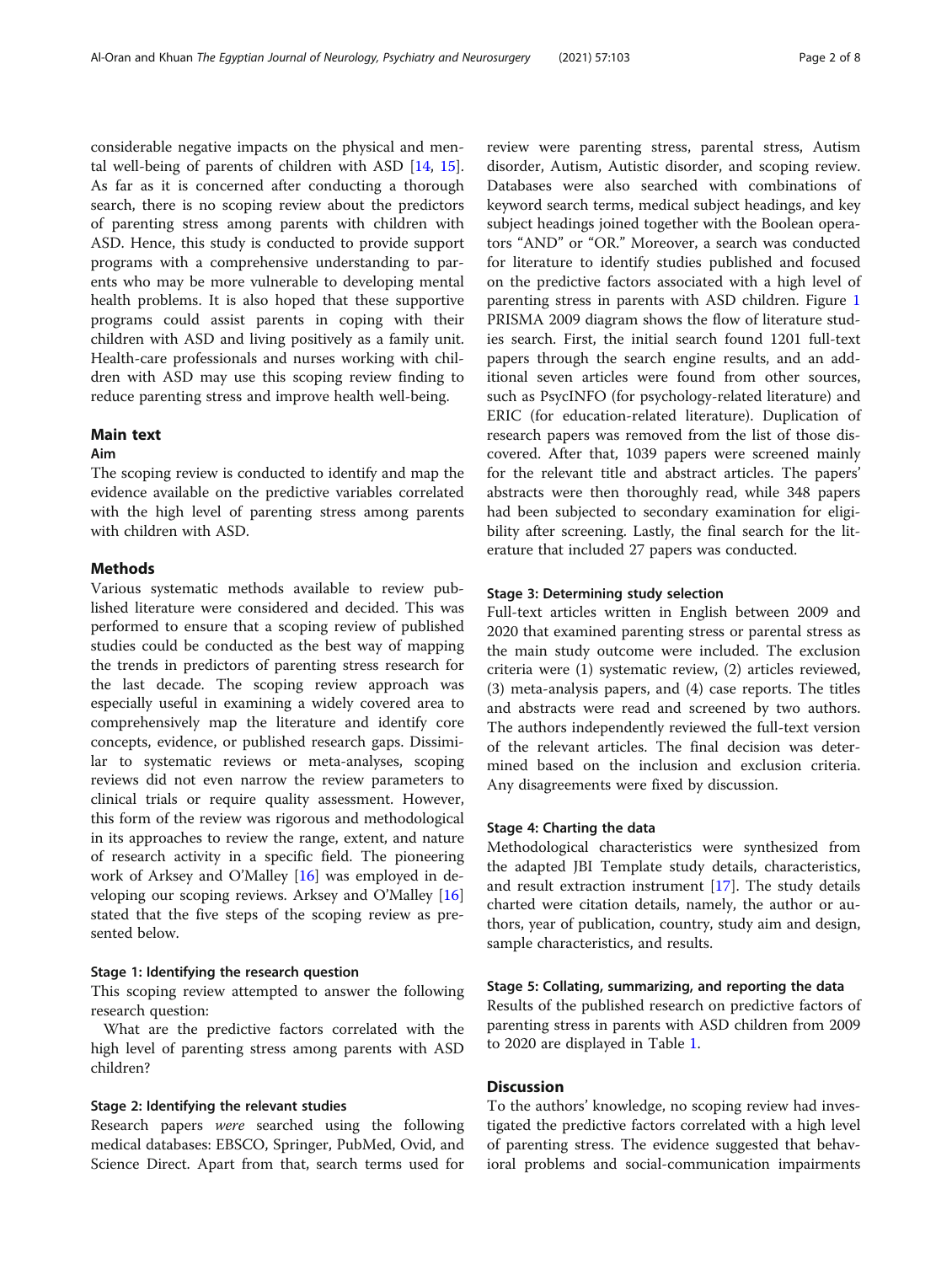<span id="page-2-0"></span>

were the two most common predictor factors of the high parenting stress level.

#### Behavior problems

As time had passed, more studies related to behavior problems correlated with a high level of parenting stress had been published. The behavior problem was identified in 13 studies as a correlate with high parenting stress [[11,](#page-7-0) [22](#page-7-0), [23](#page-7-0), [25,](#page-7-0) [26,](#page-7-0) [28](#page-7-0)–[31,](#page-7-0) [33](#page-7-0), [35](#page-7-0), [37\]](#page-7-0). However, there seemed to be contradictory evidence about the significance of the relationship between parenting stress and problem behaviors. For instance, the findings of a study by Su and colleagues [[21\]](#page-7-0) and Peters-Scheffer et al. [[38\]](#page-7-0) revealed that the relationship between parenting stress and problem be-haviors was not significant. These studies [\[21](#page-7-0), [38](#page-7-0)] only considered the viewpoints of the mothers and lacked involving the views of the fathers.

Additionally, the small sample size of Su and colleagues' study [\[21\]](#page-7-0) and Peters-Scheffer et al.'s study [[38](#page-7-0)] may not have been adequate for the accurate prediction of cross-section study results concerning the association between behavior problems and high level of parenting stress. The small sample sizes may have also affected the findings and led to discrepancies. Additionally, the inclusion of both parents in the study allowed the researcher to identify the predictors of parenting stress of both fathers and mothers systematically that considered its effect on parent's well-being. Hence, to study the whole family structure, it is essential to include both parents and to recruit a larger study sample in future research.

#### Social-communication impairments

The scoping review highlighted predictor variables associated with a higher level of parenting stress. In the literature studies, socio-communication impairment was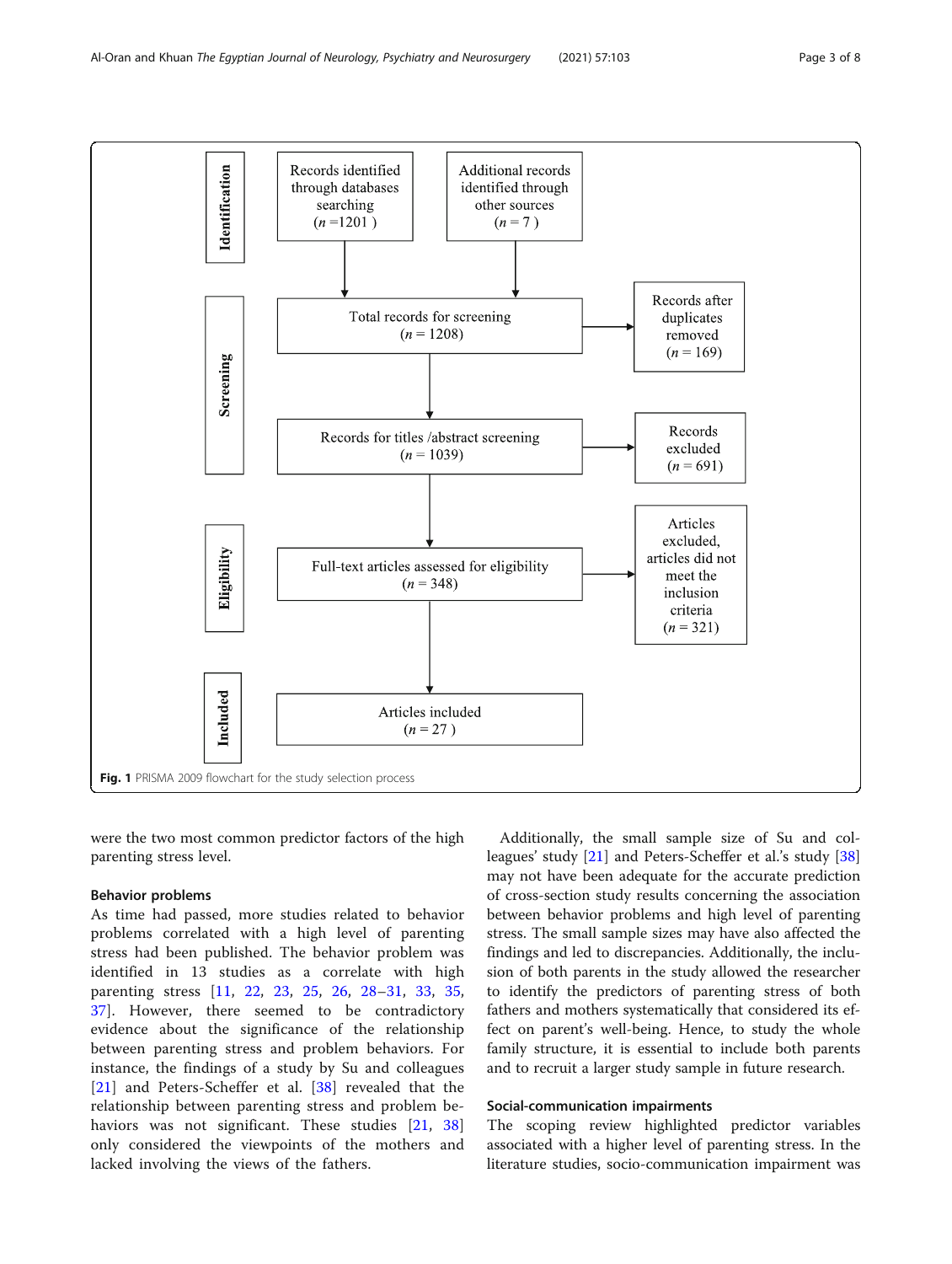<span id="page-3-0"></span>

|                 | Table 1 Summary of published studies on predictors of parenting stress in parents of children with Autism Spectrum Disorder |  |  |
|-----------------|-----------------------------------------------------------------------------------------------------------------------------|--|--|
| $(2009 - 2020)$ |                                                                                                                             |  |  |

| Authors/<br>year/<br>country            | Study aim                                                                                                                                                        |                       | Description of study                                                                                                                                                                                             | <b>Predictors addressed Results</b>                                                                                           |                                                                                                                                                                                                                                           |  |  |
|-----------------------------------------|------------------------------------------------------------------------------------------------------------------------------------------------------------------|-----------------------|------------------------------------------------------------------------------------------------------------------------------------------------------------------------------------------------------------------|-------------------------------------------------------------------------------------------------------------------------------|-------------------------------------------------------------------------------------------------------------------------------------------------------------------------------------------------------------------------------------------|--|--|
| Merdan [18]<br>Turkey                   | Identified the correlation<br>between parenting stress and<br>children's behavior problem                                                                        | Cross-<br>sectional   | Sample: one hundred forty-<br>two mothers of children<br>with ASD<br>Instrument: Parent Stress<br>Index-Short Form (PSI-SF)                                                                                      | Problem behaviors                                                                                                             | Problem behaviors of children<br>predicted with a high level of<br>parenting stress ( $p = 0.001$ )                                                                                                                                       |  |  |
| Pozo and<br>Sarriá [19]<br>Spain        | Investigated the predictive<br>association between<br>behavioral problems and<br>parenting stress                                                                | Longitudinal<br>study | Sample: twenty-one<br>mothers of children with<br><b>ASD</b><br>Instrument:<br>Parent Stress Index-Short<br>Form (PSI-SF)                                                                                        |                                                                                                                               | Behavior symptoms A significant relationship<br>between the high level of<br>parenting stress and behavior<br>problem ( $p = 0.028$ )                                                                                                     |  |  |
| Zheng et al.<br>$[20]$<br>Australia     | Examined stressors in mothers<br>of preschool- and school-aged<br>children with ASD                                                                              | Cross-<br>sectional   | Sample: fifty-six mothers of<br>children with ASD<br>Instrument: Parent Stress<br>Index-Short Form (PSI-SF)                                                                                                      | Problem behaviors,<br>cognitive ability,<br>communication, daily<br>living skills;<br>socialization and<br>sensory processing | Repetitive and problematic<br>behaviors ( $p = 0.05$ ),<br>communication and daily living<br>skills ( $p = 0.05$ ), socialization<br>and sensory sensitivities ( $p =$<br>0.001) were correlated with a<br>high level of parenting stress |  |  |
| Su et al. [21]<br>China                 | Examined the relationship<br>between parenting stress and<br>children's core ASD symptoms                                                                        | Cross-<br>sectional   | Sample: one hundred<br>twenty-two mothers of chil-<br>dren with ASD<br>Instrument: the Depression<br>Anxiety and Stress Scale<br>$(DASS-21)$                                                                     | Problem behaviors                                                                                                             | No significant correlation<br>between parenting stress and<br>child ASD characteristic ( $p =$<br>0.161)                                                                                                                                  |  |  |
| Zaidman-Zait<br>et al. [11]<br>Canada   | Identified the relations<br>between child behavior<br>problems and parenting stress                                                                              | Longitudinal<br>study | Sample: two hundred<br>eighty-three mothers of<br>children with ASD<br>Instrument: Parent Stress<br>Index-Short Form (PSI-SF)                                                                                    | Behavior problems                                                                                                             | Longitudinal relationship<br>between a high level of<br>parenting stress and behavior<br>problems $(p<0.001)$                                                                                                                             |  |  |
| Craig et al.<br>$[22]$<br>Italy         | Investigated the association of<br>parenting stress with socio-<br>demographic variable, behav-<br>ioral and emotional problems                                  | Cross-<br>sectional   | Sample: eighty-one parents<br>of children with ASD (father<br>$n = 39$ , mother $n = 42$ )<br>Instrument: Parent Stress<br>Index-Short Form (PSI-SF)                                                             | Socio-demographic<br>variable (e.g., parent<br>age), behaviors, and<br>emotional problems                                     | Older parents, age of mothers<br>$(p<0.001)$ and age of fathers<br>$(p=0.021)$ , emotion, and<br>behavior problems ( $p = 0.001$ )<br>are predictors of the high level<br>of parenting stress                                             |  |  |
| Harrop et al.<br>$[23]$<br><b>USA</b>   | Examined the relationship<br>between child behavior<br>problems and parenting stress                                                                             | Longitudinal<br>study | Sample: one hundred<br>ninety-three caregivers of<br>children with ASD (bio-<br>logical $n=188$ , adoptive n<br>$=$ 3, maternal grandparent<br>$n = 2$<br>Instrument: Parent Stress<br>Index-Short Form (PSI-SF) | Behavior problems                                                                                                             | Longitudinal relationship<br>between behavior problems<br>and a high level of parenting<br>stress ( $p$ < 0.001)                                                                                                                          |  |  |
| Batool and<br>Khurshid [24]<br>Pakistan | Explored the relationship<br>between parent stress and<br>factors (e.g., social-<br>communication, parent's<br>gender)                                           | Cross-<br>sectional   | Sample: one hundred<br>parents of children with<br>ASD (father $n = 50$ , mother<br>$n = 50$<br>Instrument: Parenting Stress<br>Scale (PSS)                                                                      | Impairments of social-<br>communication and<br>gender of the parent                                                           | Only socio-communication im-<br>pairment predictor of a high<br>level of parenting stress ( $p <$<br>0.001)                                                                                                                               |  |  |
| Brei et al.<br>$[25]$<br><b>USA</b>     | Identified the association<br>between parenting stress and<br>autism-associated symptom-<br>atology (i.e., problem behav-<br>iors, and social-<br>communication) | Cross-<br>sectional   | Sample: forty parents of<br>children with ASD<br>Instrument: Parent Stress<br>Index-Short Form (PSI-SF)                                                                                                          | Problem behaviors<br>and social-<br>communication skills                                                                      | Behavioral problems were<br>strongly linked to a high level<br>of parenting stress ( $p < 0.001$ )                                                                                                                                        |  |  |
| Giovagnoli<br>et al. [26]<br>Italy      | Investigated the role of several<br>factors in parental stress,<br>including the impairments of<br>social-communication, behav-<br>iors, and emotional problems. | Cross-<br>sectional   | Sample: one hundred<br>ninety parents of children<br>with ASD (95 fathers,<br>95mothers)<br>Instrument: Parent Stress                                                                                            | Socio-communication<br>impairments,<br>behaviors, and<br>emotional problems                                                   | The high level of parenting<br>stress strongly associated with<br>behavior and emotional<br>problems ( $p$ <0.001)                                                                                                                        |  |  |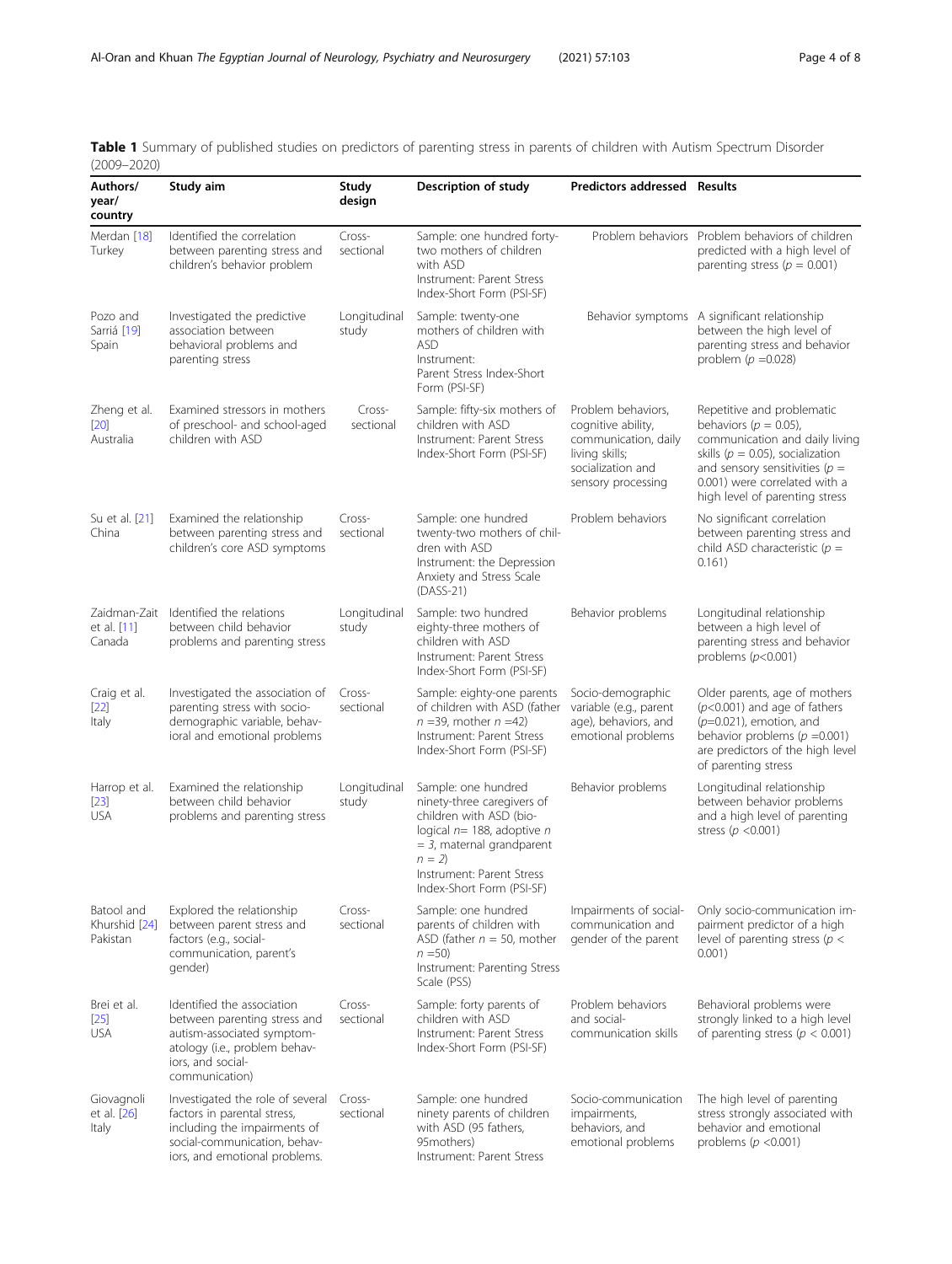Table 1 Summary of published studies on predictors of parenting stress in parents of children with Autism Spectrum Disorder (2009–2020) (Continued)

| Authors/<br>year/<br>country           | Study aim                                                                                                                                                                                        | Study<br>Description of study<br><b>Predictors addressed Results</b><br>design |                                                                                                                                                                              |                                                                                                                    |                                                                                                                                                         |  |
|----------------------------------------|--------------------------------------------------------------------------------------------------------------------------------------------------------------------------------------------------|--------------------------------------------------------------------------------|------------------------------------------------------------------------------------------------------------------------------------------------------------------------------|--------------------------------------------------------------------------------------------------------------------|---------------------------------------------------------------------------------------------------------------------------------------------------------|--|
|                                        |                                                                                                                                                                                                  |                                                                                | Index-Short Form (PSI-SF)                                                                                                                                                    |                                                                                                                    |                                                                                                                                                         |  |
| Green and<br>Carter [27]<br><b>USA</b> | Investigated the relationship<br>between daily living skills and<br>parenting stress                                                                                                             | Longitudinal<br>study                                                          | Sample: one hundred sixty-<br>one mothers of children<br>with ASD<br>Instrument: Parent Stress<br>Index-Short Form (PSI-SF)                                                  | Daily living skills                                                                                                | A significant relationship<br>between the high level of<br>parenting stress and daily living<br>skills ( $p = 0.05$ )                                   |  |
| Huang et al.<br>$[28]$<br>Taiwan       | Examined the emotional and<br>behavioral problems with<br>parenting stress in parents of<br>children ASD                                                                                         | Cross-<br>sectional                                                            | Sample: fifty-two parents of<br>children with ASD (father n<br>$= 8$ , mother $n = 44$ )<br>Instrument: Parent Stress<br>Index-Short Form (PSI-SF)                           | Emotional and<br>behavioral problems                                                                               | Behavior problems significantly<br>correlated with the high level<br>of parenting stress ( $p < 0.001$ )                                                |  |
| McStay et al.<br>$[29]$<br>Dutch       | Examined the association of<br>child-related factors (i.e., age,<br>impairments of social-<br>communication, child QoL,<br>and problem behavior) and<br>parenting stress of children<br>with ASD | Cross-<br>sectional                                                            | Sample: one hundred fifty<br>parents of children with<br>ASD (42 fathers, 108<br>mothers)<br>Instrument: Parent Stress<br>Index-Short Form (PSI-SF)                          | Child age, child quality<br>of life (Qol), and<br>behavior problems                                                | Behavior problems associated<br>with a high level of parenting<br>stress among parents of<br>children with ASD ( $p = 0.05$ )                           |  |
| Rivard et al.<br>$[30]$<br>Canada      | Identified the association<br>between ASD core symptoms<br>and parenting stress                                                                                                                  | Cross-<br>sectional                                                            | Sample: two hundred<br>thirty-six parents of children<br>with ASD (118 fathers and<br>118 mothers)<br>Instrument: Parent Stress<br>Index-Short Form (PSI-SF)                 | Deficits of social-<br>communication inter-<br>action and behavior<br>problems                                     | The high level of parenting<br>stress associated with the core<br>ASD ( $p < 0.001$ )                                                                   |  |
| Allen et al.<br>$[31]$<br>Australia    | Examined the association<br>between parenting stress and<br>ASD symptoms                                                                                                                         | Cross-<br>sectional                                                            | Sample: one hundred<br>twenty-four parents of chil-<br>dren with ASD (23 fathers,<br>101 mothers)<br>Instrument: Perceived Stress<br>Scale (PSS)                             | ASD symptoms (social-<br>communication<br>interaction, behavior<br>problems)                                       | All ASD symptoms are<br>predictors with a high level of<br>parenting stress ( $p = 0.05$ )                                                              |  |
| Estes et al.<br>$[32]$<br><b>USA</b>   | Examined child problem<br>behavior, socio-<br>communication skills, and daily<br>living skills as predictors with<br>parenting stress                                                            | Cross-<br>sectional                                                            | Sample: forty-six mothers of<br>children with ASD<br>Instrument: the<br>Questionnaire on Resources<br>and Stress (QRS)                                                       | Child behavior<br>problems and deficits<br>of social-<br>communication inter-<br>action and daily living<br>skills | Only child behavior problems<br>$(p = 0.006)$ as a significant<br>predictor with a high level of<br>parenting stress                                    |  |
| Firth and<br>Dryer [33]<br>Australia   | Identified what is characteristic Cross-<br>of ASD as a predictor of<br>parenting stress                                                                                                         | sectional                                                                      | Sample: one hundred nine<br>parents of children with<br><b>ASD</b><br>Instrument: the Parental<br>Stress Scale (PSS)                                                         | Problem behaviors<br>and socio-<br>communication<br>impairments                                                    | Social impairments ( $p < 0.001$ )<br>and behavior problems were $(p)$<br>$< 0.001$ ) observed as a<br>predictor of a high level of<br>parenting stress |  |
| $[34]$<br>UK                           | Totsika et al. Investigated the relationship Longitudinal Sample: one hundred<br>between parenting stress and<br>behavior problems                                                               | study                                                                          | thirty-two mothers of chil-<br>dren with ASD<br>Instrument: General Health<br>Questionnaire (GHQ)                                                                            | Behavior problems                                                                                                  | No significant relationship ( $p =$<br>0.321)                                                                                                           |  |
| Walsh et al.<br>$[35]$<br><b>USA</b>   | Investigated various factors as<br>predictors of parenting stress                                                                                                                                | Cross-<br>sectional                                                            | Sample: one hundred forty- Problem behaviors<br>eight parents of children<br>with ASD (father $n = 14$ ,<br>mother $n = 132$<br>Instrument: Parenting Daily<br>Hassles (PDH) |                                                                                                                    | Behavior problems were<br>significantly related to a high<br>level of parenting stress ( $p <$<br>0.001)                                                |  |
| Wang et al.<br>$[36]$<br>China         | Identified factors linked to<br>parenting stress among<br>mothers of children with ASD                                                                                                           | Cross-<br>sectional                                                            | Sample: one hundred fifty<br>mothers of children with<br><b>ASD</b><br>Instrument: Parent Stress<br>Index-Short Form (PSI-SF)                                                | Behavior problems                                                                                                  | Child's behavior problems were<br>correlated with a high level of<br>parenting stress ( $p < 0.001$ )                                                   |  |
| Weiss et al.<br>$[37]$                 | Explored the relations between Cross-<br>child problem behavior and                                                                                                                              | sectional                                                                      | Sample: two hundred<br>twenty-eight parents of                                                                                                                               | Child problems<br>behavior                                                                                         | The significant correlation<br>between problem behaviors                                                                                                |  |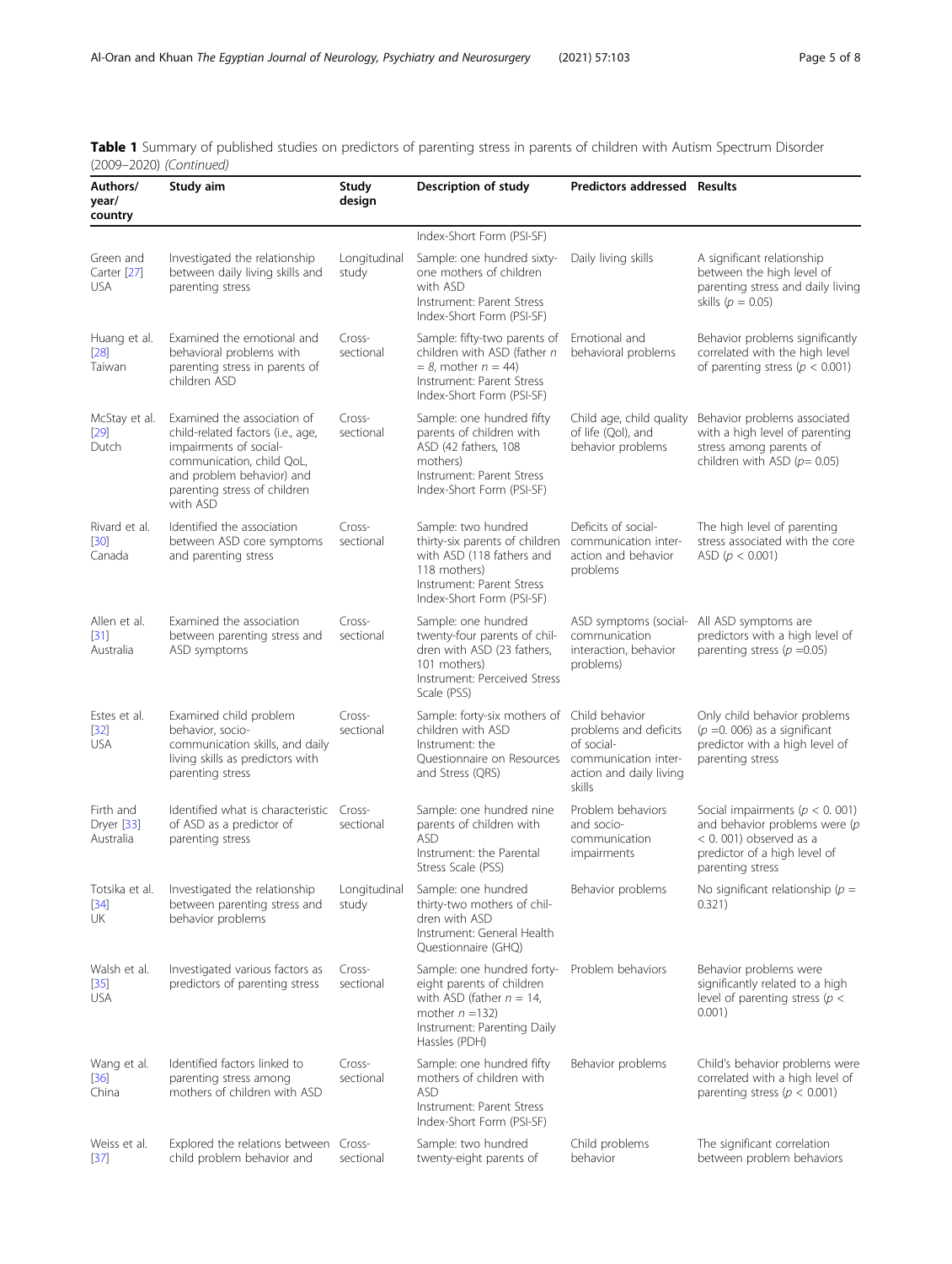| Authors/<br>Study aim<br>year/<br>country              |                                                                                                        | Study<br>design               | Description of study                                                                                                                                       | <b>Predictors addressed Results</b>                                                                         |                                                                                                                                                                        |  |
|--------------------------------------------------------|--------------------------------------------------------------------------------------------------------|-------------------------------|------------------------------------------------------------------------------------------------------------------------------------------------------------|-------------------------------------------------------------------------------------------------------------|------------------------------------------------------------------------------------------------------------------------------------------------------------------------|--|
| Canada                                                 | parenting stress                                                                                       |                               | children with ASD (16 fa-<br>thers and 212 mothers)<br>Instrument: Psychological<br>Distress Scale                                                         |                                                                                                             | and a high level of parenting<br>stress ( $p < 0.001$ )                                                                                                                |  |
| Peters-<br>$[38]$<br>Dutch                             | Examined factors predicting<br>Scheffer et al. parenting stress                                        | Cross-<br>sectional           | Sample: one hundred four<br>mothers of children with<br><b>ASD</b><br>Instrument: Parent Stress<br>Index-Short Form (PSI-SF)                               | Deficits of social-<br>communication and<br>behavior problems                                               | No significant correlation of<br>social-communication impair-<br>ments ( $p = 0.42$ ), behavior prob-<br>lems ( $p = 0.21$ ), and parenting<br>stress                  |  |
| Hall and<br>Graff [39]<br><b>USA</b>                   | Examined factors associated<br>with parenting stress                                                   | Cross-<br>sectional           | Sample: seventy-five par-<br>ents of children with ASD<br>(father $n = 25$ , mother $n =$<br>50)<br>Instrument: Parent Stress<br>Index-Short Form (PSI-SF) | Deficits of social-<br>communication inter-<br>action and daily living<br>skills                            | A high level of parenting stress<br>associated with impairments of<br>social-communication inter-<br>action ( $p = 0.05$ ) and daily liv-<br>ing skills ( $p = 0.05$ ) |  |
| Rezendes<br>and Scarpa<br>[40]<br><b>USA</b>           | Assessed parenting stress as<br>related to behavior problems<br>in children with ASD                   | Cross-<br>sectional           | Sample: one hundred forty<br>mothers of children with<br><b>ASD</b><br>Instrument: Depression<br>Anxiety Stress Scale                                      | Child behavior<br>problems                                                                                  | The high level of parenting<br>stress among mothers of<br>children with ASD associated<br>with behavior problems ( $p <$<br>$0.001$ )                                  |  |
| Totsika et al.<br>[41]<br>UK                           | Investigated the association of<br>behavioral problems of<br>children with ASD and<br>parenting stress | Cross-<br>sectional           | Sample: forty-seven<br>mothers of children with<br><b>ASD</b><br>Instrument: maternal well-<br>being                                                       | Child behavior<br>problems                                                                                  | A significant relationship<br>between problem behaviors<br>and the high level of parenting<br>stress ( $p$ < 0.001)                                                    |  |
| Osborne and<br>Reed [42]<br>UK                         | Examined the relationship<br>between characteristics of a<br>child with ASD and parenting<br>stress    | Cross-<br>sectional           | Sample: one hundred<br>thirty-seven parents of chil-<br>dren with ASD<br>Instrument: Ouestionnaire<br>on Resources and Stress<br>$(QRS-F)$                 | Behavior problems,<br>deficits of social-<br>communication inter-<br>action and intellectual<br>functioning | A high level of parenting stress<br>was strongly correlated with<br>child's behavior problems ( $p <$<br>0.001)                                                        |  |
| Phetrasuwan<br>and Shandor<br>Miles [43]<br><b>USA</b> | Described the factors of<br>parenting stress in mothers of<br>children with ASD                        | Descriptive-<br>correlational | Sample: one hundred eight<br>mothers of children with<br><b>ASD</b><br>Instrument: Parental<br>Stressor Scale:<br>Developmental Disabilities<br>(PSS:DD)   | Behavior symptoms                                                                                           | Behavioral problems were<br>predictors with a high level of<br>parenting stress ( $p$ <0.001)                                                                          |  |

| Table 1 Summary of published studies on predictors of parenting stress in parents of children with Autism Spectrum Disorder |  |  |  |  |  |  |  |
|-----------------------------------------------------------------------------------------------------------------------------|--|--|--|--|--|--|--|
| (2009–2020) (Continued)                                                                                                     |  |  |  |  |  |  |  |

another identified correlation with some contradictory evidence concerning its association with a high level of parenting stress. Seven studies [[20](#page-7-0), [24](#page-7-0), [27](#page-7-0), [30](#page-7-0), [31](#page-7-0), [33](#page-7-0), [39](#page-7-0)] reported that socio-communication impairment is associated with a high level of parenting stress. However, there appears to be some contradictory evidence concerning the significance of the relationship between a high level of parenting stress and impairments in socialcommunication skills [\[25,](#page-7-0) [26,](#page-7-0) [32,](#page-7-0) [34,](#page-7-0) [38,](#page-7-0) [42](#page-7-0)].

The small sample size of previous literature studies [[25,](#page-7-0) [26,](#page-7-0) [32](#page-7-0), [34](#page-7-0), [38](#page-7-0), [42](#page-7-0)] was one of the most commonly reported challenges, making it insufficient for the precise estimation results in cross-sectional studies. As a result, the small sample size was a contributing cause for the variation in the association between high levels of parenting stress and impaired socio-communication skills. Apart from that, the population study sample difference was a potential reason for the variation in the correlation between parenting stress and impairments of sociocommunication skills. The findings of a study by Giovagnoli et al. [[26\]](#page-7-0) demonstrated that there was no significant association between a high level of parenting stress and impairments of socio-communication skills. In Giovagnoli et al.'s study, the population sample encompassed only mothers with ASD children and male children with ASD. Given the participant's different characteristics, they may show different results representing their various demands. Consequently, it seemed that this participant's profiles might be the cause of contradicting findings. This was because the absence of both parents' gender was limited to identify the correction between parenting stress and socio-communication skills impairments. To conclude, the small sample size may not have been appropriate to accurately determine the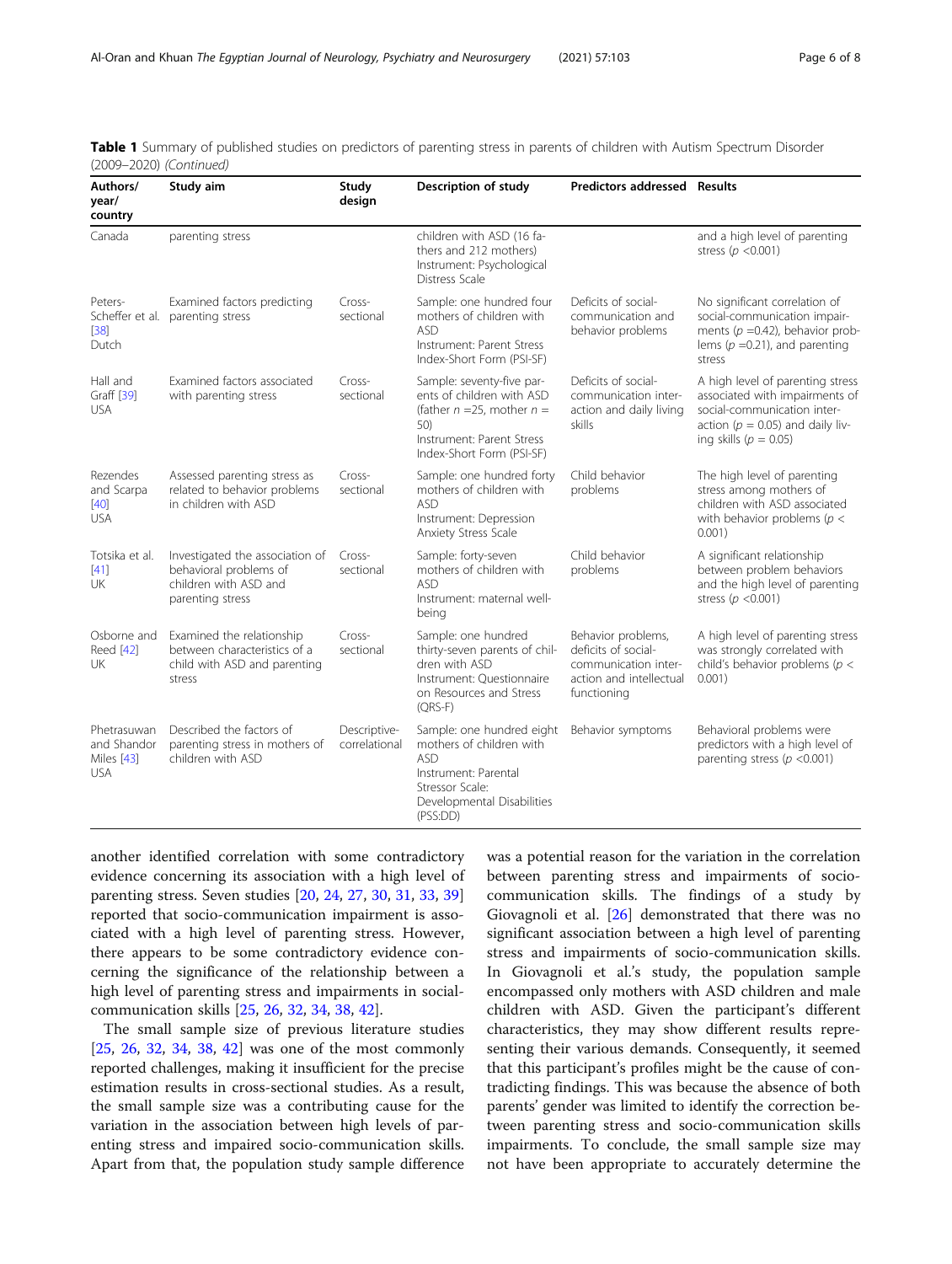<span id="page-6-0"></span>cross-sectional study results concerning parenting stress and impaired socio-communication skills. Therefore, further research using larger samples, including both parents who have children with ASD, should be implemented.

#### Strengths and limitations

This was the first scoping review to describe and identify the breadth of evidence of predictive factors and a high level of parenting stress in parents who have children with ASD. It was noted that the methodology, such as the broad criteria for inclusion and a search strategy, had facilitated the comprehensive identification of studies. The scoping review was also conducted meticulously and robustly. For example, two reviewers independently performed every stage of the screening, selection, and evaluation of the included papers' eligibility. Besides that, theoretical frameworks [[16\]](#page-7-0) were used to evaluate the data supporting the results by conducting different scoping analysis stages, including identifying the research question, identifying relevant studies, determining the study selection, charting the data, and collating, summarizing, and reporting the results. Notwithstanding several strengths, there were limitations worthy of note in this scoping review. First, only articles published in English were included. This may cause some articles related to this review not to be captured. Second, most of the studies were conducted in Western countries, so the findings were skewed toward this specific culture. Finally, a formal quality assessment was not undertaken for most identified papers.

#### Conclusion

Parenting stress in children with ASD has gained growing attention recently. The current scoping review provides a holistic view concerning the main predictive factors correlated with a high level of parenting stress and offers a good starting point for developing support programs for parenting. Based on the scoping review, there have been consistencies regarding the predictor variables. Previous studies have provided a consistent picture to agree on core ASD symptoms as correlating with a high level of parenting stress. As a result, this scoping review makes a significant contribution to research as a key to the development of an interventional support program that focused mainly on ASD core symptoms. The findings may also make a crucial contribution in helping parents improve their adaptation to stressful situations.

#### Abbreviations

ASD: Autism spectrum disorder; PsycINFO: For psychology-related literature; ERIC: Education-related literature; JBI: Joanna Briggs Institute

#### Acknowledgements

The authors thank the editorial team and anonymous reviewers for their insightful comments and suggestions.

#### Authors' contributions

HMA contributed to the conception, design of the work, and data acquisition; drafted the work, and approved the submitted version. LK contributed to drafting the work, critically revised the manuscript, and approved the submitted version. The authors read and approved the final manuscript.

#### Funding

No funding was provided for this review.

#### Availability of data and materials

The datasets used during the current scoping review are available from the corresponding author and are ready to be shared upon reasonable request.

#### **Declarations**

Ethics approval and consent to participate

Not applicable.

#### Consent for publication

Not applicable.

#### Competing interests

The authors declare that they have no competing interests.

#### Author details

<sup>1</sup>Department of Pediatric Nursing, Faculty of Nursing, Mutah University, Al-Karak, Jordan. <sup>2</sup>Department of Nursing and Rehabilitation, Faculty of Medicine and Health Science, Universiti Putra Malaysia, Serdang, Selangor, Malaysia.

#### Received: 1 December 2020 Accepted: 22 June 2021 Published online: 27 July 2021

#### References

- 1. American Psychiatric Association. Diagnostic and statistical manual of mental disorders-5th Edition [DSM-5®]. American Psychiatric Pub; 2013.
- 2. Bluth K, Roberson PN, Billen RM, Sams JM. A stress model for couples parenting children with autism spectrum disorders and the introduction of a mindfulness intervention. J Fam Theory Rev. 2013;5(3):194–213. [https://doi.](https://doi.org/10.1111/jftr.12015) [org/10.1111/jftr.12015.](https://doi.org/10.1111/jftr.12015)
- 3. Maskey M, Warnell F, Parr JR, Le Couteur A, McConachie H. Emotional and behavioural problems in children with autism spectrum disorder. J Autism Dev Disord. 2013;43(4):851–9. [https://doi.org/10.1007/s10803-012-1622-9.](https://doi.org/10.1007/s10803-012-1622-9)
- 4. Al-Khalaf A, Dempsey I, Dally K. The effect of an education program for mothers of children with autism spectrum disorder in Jordan. Int J Adv Couns. 2014;36(2):175–87. <https://doi.org/10.1007/s10447-013-9199-3>.
- 5. Onyemaechi MO, Anyanwu JI, Onuigbo LN, Ifelunni CO, Alabi-Oparaocha FC, Okenyi EC, Agu MA, Ugwuanyi LT, Ugwuanyi C, Eseadi C, Awoke NN. Rational emotive family health therapy for reducing parenting stress in families of children with autism spectrum disorders: a group randomized control study. J Ration Emot Cogn Behav Ther. 2020;38(2):243–71.
- 6. Miranda A, Mira A, Berenguer C, Rosello B, Baixauli I. Parenting stress in mothers of children with autism without intellectual disability. Mediation of behavioral problems and coping strategies. Front Psychol. 2019;10:464.
- 7. Shepherd D, Landon J, Taylor S, Goedeke S. Coping and care-related stress in parents of a child with autism spectrum disorder. Anxiety Stress Coping. 2018;31(3):277–90. <https://doi.org/10.1080/10615806.2018.1442614>.
- 8. Sim A, Cordier R, Vaz S, Netto J, Falkmer T. Factors associated with negative co-parenting experiences in families of a child with autism spectrum disorder. Dev Neurorehabil. 2017;20(2):83–91.
- 9. Keenan BM, Newman LK, Gray KM, Rinehart NJ. Parents of children with ASD experience more psychological distress, parenting stress, and attachment-related anxiety. J Autism Dev Disord. 2016;46(9):2979–91. [https://doi.org/10.1007/s10803-016-2836-z.](https://doi.org/10.1007/s10803-016-2836-z)
- 10. Manan AI, Amit N, Said Z, Ahmad M. The influences of parenting stress children behavioral problems and children quality of life on depression